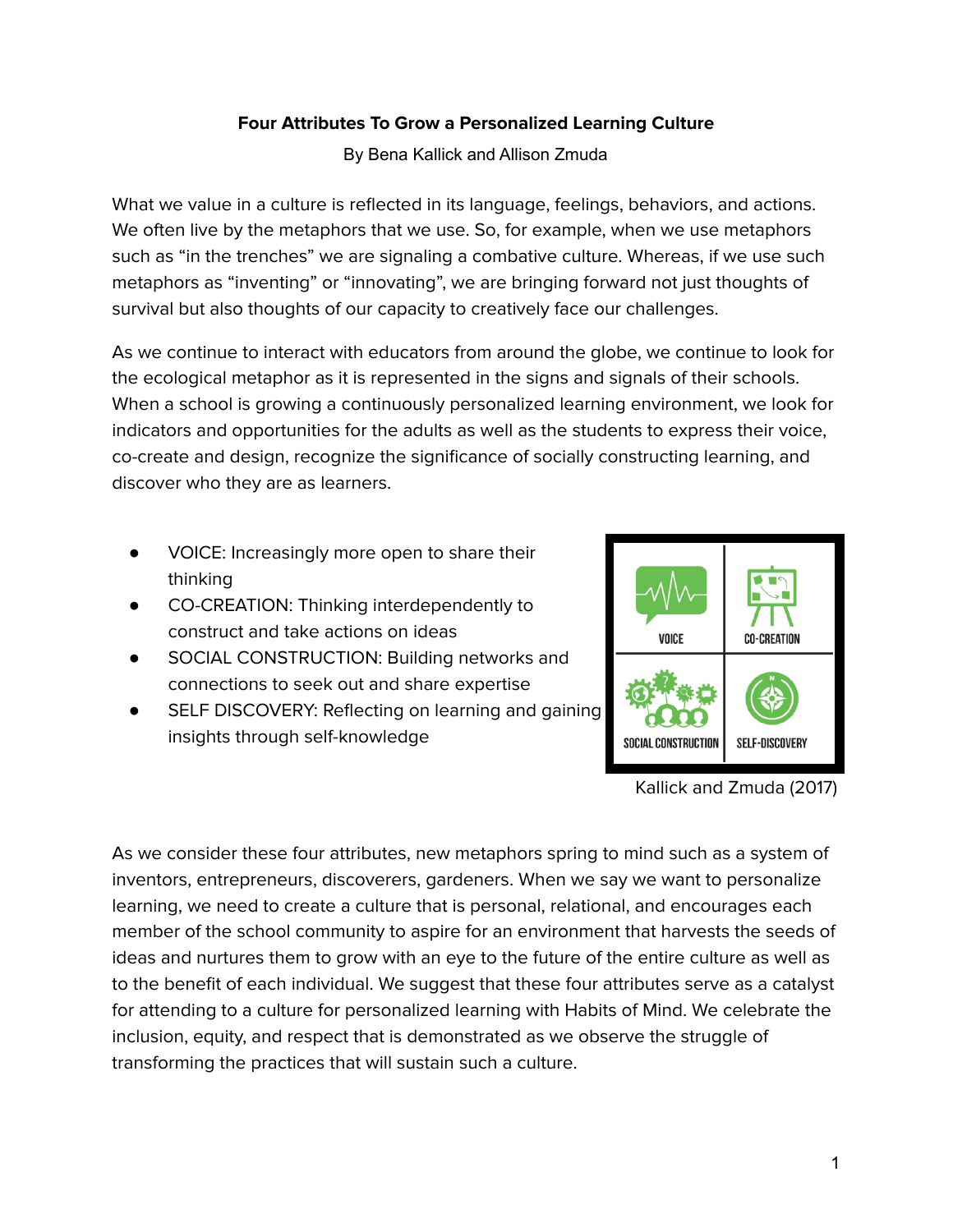

In a personalized learning culture, each member is seen as a respected and valued participant; they are the stewards of their own learning.

- Empowerment comes from an environment in which students recognize the power of their own ideas and recognize the shift that can happen by being exposed to others' ideas. Regular participation and engagement in co-creating performances and actions constitutes an opportunity for students to flex their innovative and creative muscles.
- In a personalized learning culture, educators, family and community members are invited to share their perspectives on new initiatives, participate in focus groups in which they hear their own thinking as well as the thinking of others, and offer new ideas to be considered. The atmosphere is one of discourse in which multiple perspectives are encouraged. The community learns and appreciates the complexity of adhering to the values and mission of the school as an organization.
- Reflective prompts to consider:
	- In what ways do you invite students to express their thoughts and opinions?
	- In what ways do you create an environment of safety for students to respectfully disagree with one another (and you)?
	- In what ways do you give students the opportunity to advocate for a position?
	- In what ways do you encourage students to raise questions that are skeptical or out of the box?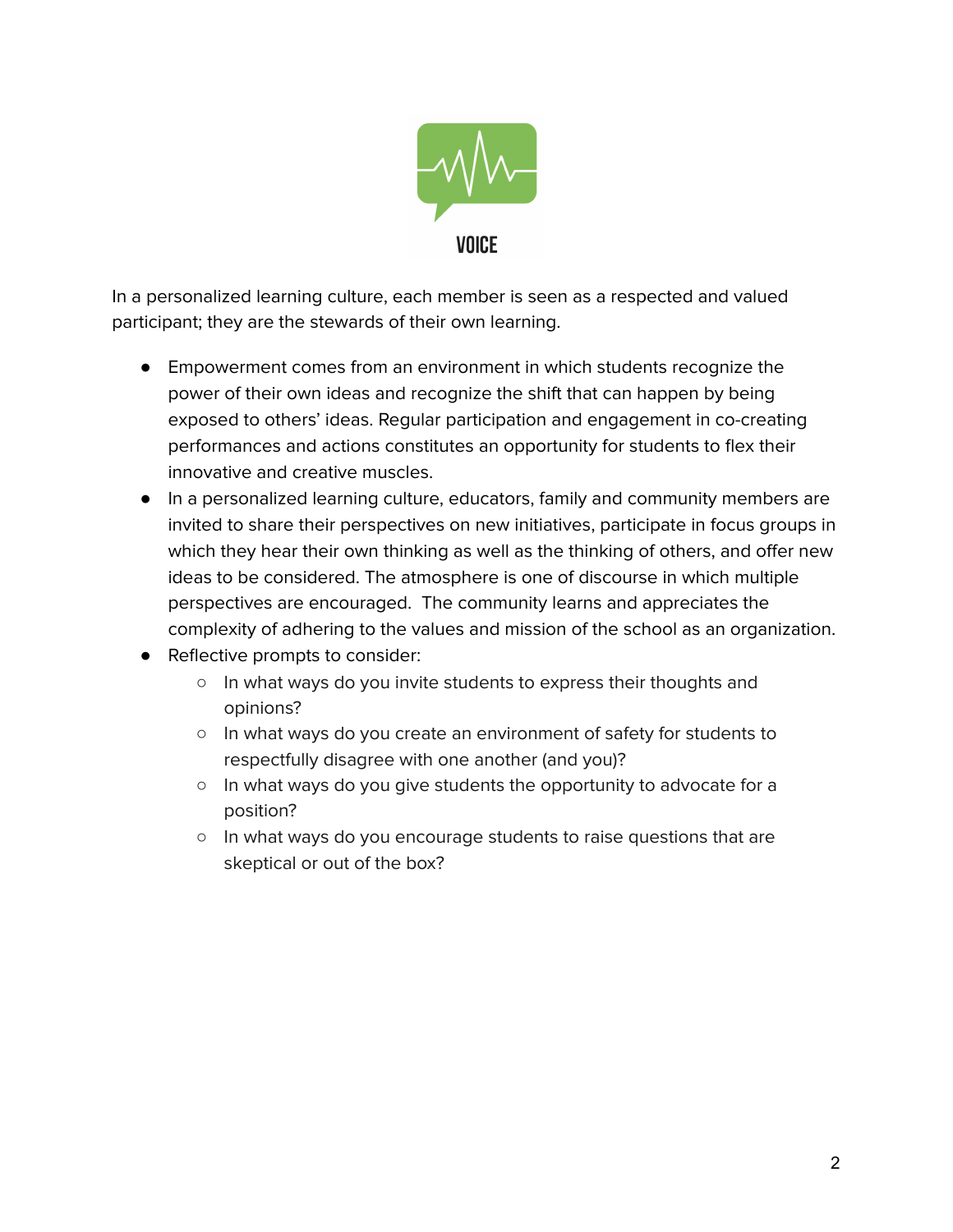

Co-creation is an invitational act — one that signifies respect and trust in others at the design table. They are the actors not merely the recipients of innovation, adaptations and change. This suggests a collaborative relationship among learners when they sit down at the design table to imagine, strategize, and draft new ideas and actions.

- Learners are invited to co-create a personalized plan using "backward design" principles. The learner can work with the teacher to develop a challenge, problem, or idea, clarify what is being measured (learning goals), envision the product or performance (task) with key criteria, and/or outline a plan to be successful on that performance so that the desired results are achieved (learning actions). Co-creation can extend throughout all aspects of schooling, when, for example, they set the rules of engagement or help to design the spaces in which they work.
- Community is invited to become a part of the design of innovative projects. They offer support, generate expansion of ideas, and make connections to external resources.
- Reflective prompts to consider:
	- $\circ$  To what extent do you provide choice for students in WHAT they can pursue (e.g., question, topic, or idea)?
	- To what extent do you provide choice for students in HOW they can pursue it (e.g., collaboration with peers, consulting outside expertise, seeking out and using resources)?
	- To what extent do you provide choice to learners for HOW they demonstrate learning (e.g., selection of forms for performance, public vs. private audience)?
	- $\circ$  To what extent do you provide the opportunity for learners to develop checkpoints and monitor progress in relation to their goal?
	- To what extent do you create exhibitions for learners that focus on what they learned — about the topic and about themselves?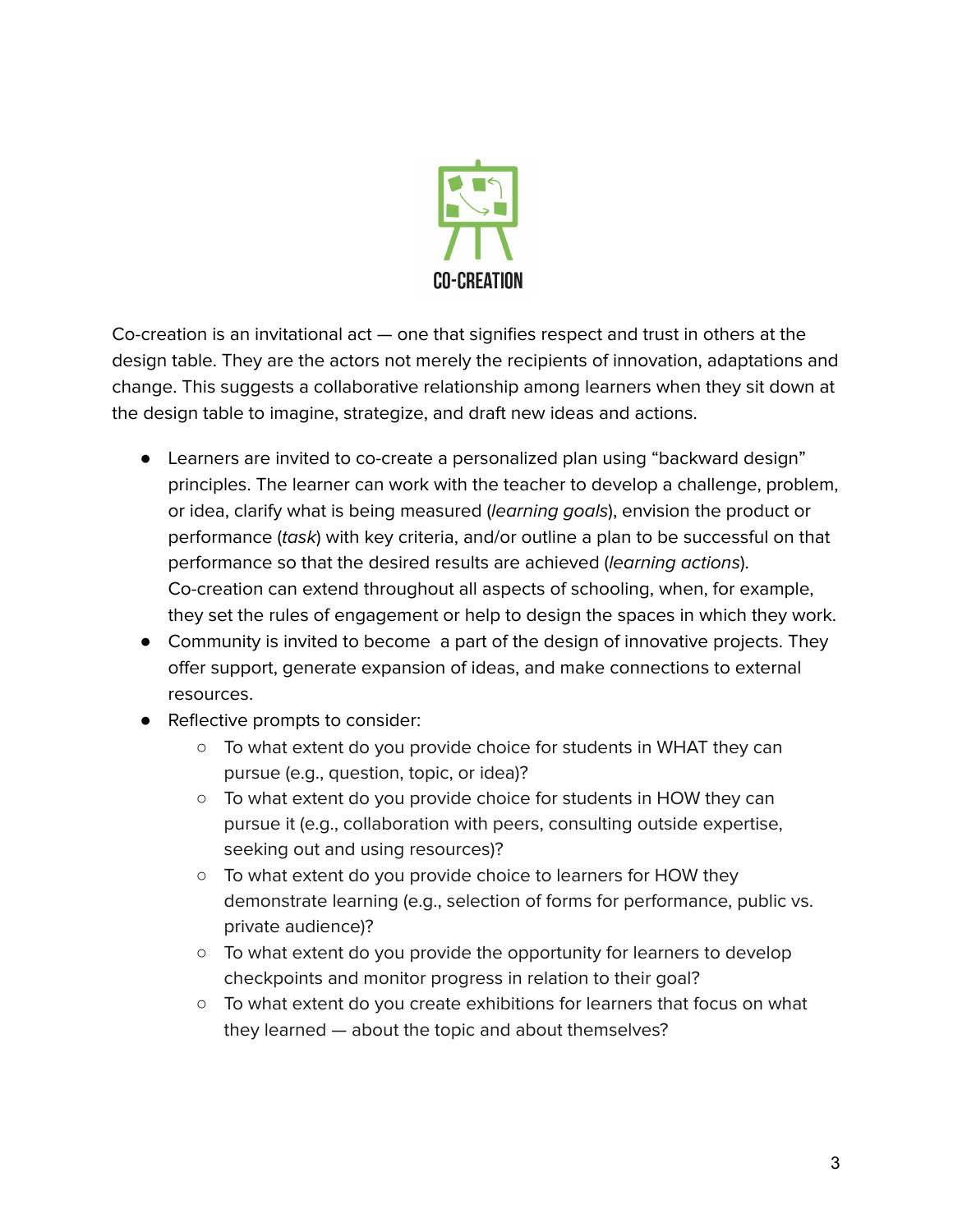

Learners build ideas through relationships with others as they theorize, investigate, and develop in pursuit of a common goal. There is real power in feeling that you are not alone, a sense of camaraderie when you are working to cause a change, create a performance, or build a prototype. The synergy of individual bits of knowledge, ideas and actions that produce a bigger impact that is so much larger than that of one individual is magical.

- Social construction occurs as learners seek out information, ideas, and perspectives to guide task development by consulting experts or peers who have intimate knowledge of the topic and using others as a sounding board to work through ideas or roadblocks. Learners also share the results of their work— their creations, synthesis, and conclusions — to guide others, illustrate thinking, and offer perspectives.
- Educators and community members see the value of collaboration as they move forward in this journey. They reach out for expertise, realizing that they won't know what they don't know. They work to define what they mean using descriptive language rather than labels and acronyms. That clarity helps the group remain clear and true to their goals. Including community increases the possibilities for relationships, engagement with outside resources, and deeper understanding.
- Reflective prompts to consider:
	- In what ways do you encourage students to seek others to help give their work more meaning?
	- In what ways do you offer opportunities for students to seek outside of the expertise that is within the classroom?
	- In what ways do you provide students with the opportunities to test their ideas and see whether they hold up to the scrutiny of other's perspectives?